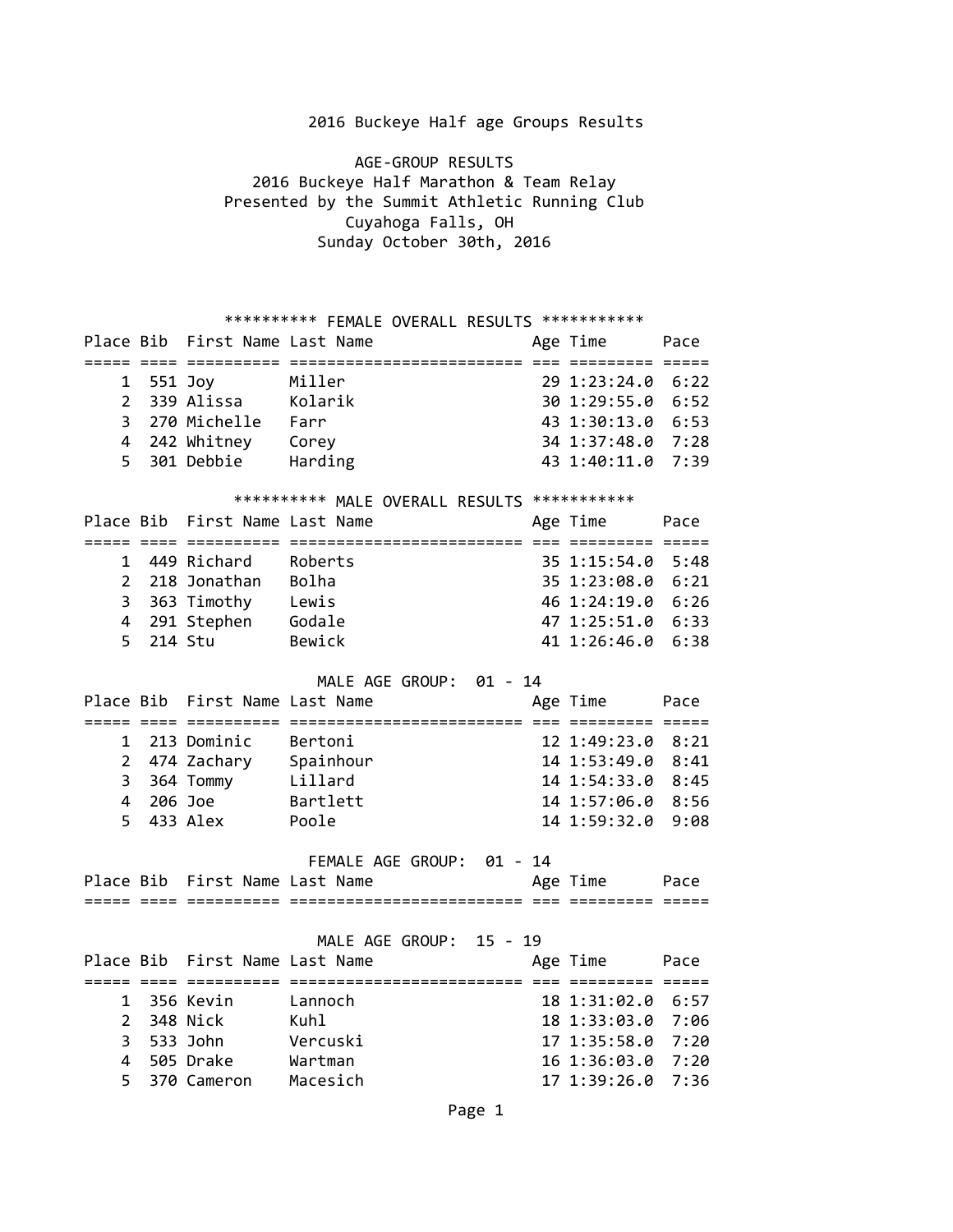|   |                | 2016 Buckeye Half age Groups Results |                   |  |
|---|----------------|--------------------------------------|-------------------|--|
|   | 6 359 Connor   | Lenartowicz                          | 17 1:42:40.0 7:50 |  |
|   | 7 311 Jack     | Hopkins                              | 18 1:49:21.0 8:21 |  |
|   | 8 335 Chris    | Klein                                | 15 1:50:14.0 8:25 |  |
|   | 9 281 Evan     | Frank                                | 17 1:54:58.0 8:47 |  |
|   | 10 402 Patrick | Murray                               | 16 2:10:45.0 9:59 |  |
| ∧ |                |                                      |                   |  |

| FEMALE AGE GROUP: 15 - 19 |
|---------------------------|
|                           |

|                | Place Bib First Name Last Name |                           | Age Time           | Pace |
|----------------|--------------------------------|---------------------------|--------------------|------|
|                |                                |                           | :====== =====      |      |
| 1              | 519 Lauren                     | Windham                   | 17 1:55:37.0 8:50  |      |
| $\overline{2}$ | 344 Irene                      | Kotyk                     | 16 1:55:46.0 8:50  |      |
| 3              | 372 Ashleigh                   | Malen                     | 19 2:05:51.0       | 9:36 |
| 4              | 513 Chloe                      | Wells                     | 16 2:12:57.0 10:09 |      |
| 5              | 508 Madison                    | Waters                    | 18 2:13:26.0 10:11 |      |
| 6              | 489 Olivia                     | Van Bokkelen              | 17 2:19:26.0 10:39 |      |
| $\overline{7}$ | 225 Megan                      | Buckley                   | 16 2:20:05.0 10:42 |      |
| 8              | 539 Cassidy                    | Strum                     | 18 3:17:42.0 15:05 |      |
|                |                                | MALE AGE GROUP: 20 - 24   |                    |      |
| Place Bib      | First Name Last Name           |                           | Age Time           | Pace |
|                |                                |                           |                    |      |
| 1              | 455 Simon                      | Sanders                   | 23 1:48:40.0       | 8:18 |
| 2              | 516 Chris                      | Willer                    | 24 2:10:02.0       | 9:56 |
| 3              | 243 Joel                       | Coumos                    | 21 2:20:38.0 10:44 |      |
| 4              | 278 Cody                       | Fox                       | 23 2:34:30.0 11:48 |      |
|                |                                | FEMALE AGE GROUP: 20 - 24 |                    |      |
|                |                                |                           |                    |      |
|                | Place Bib First Name Last Name |                           | Age Time           | Pace |
|                |                                |                           |                    |      |
| 1              | 395 Jacqueline Merry           |                           | 22 1:53:10.0       | 8:38 |
| $\overline{2}$ | 435 Cara                       | Powell                    | 20 1:57:34.0       | 8:59 |
| 3              | 509 Emma                       | Webb                      | 22 2:03:49.0 9:27  |      |
| 4              | 494 Tracy                      | Vollbrecht                | 20 2:05:52.0 9:37  |      |
| 5              | 360 Erin                       | Leneghan                  | 22 2:06:30.0 9:39  |      |
| 6              | 412 Jessica                    | Ortler                    | 24 2:07:00.0       | 9:42 |
| $\overline{7}$ | 401 Grace                      | Murray                    | 23 2:10:01.0       | 9:56 |
| 8              | 525 Hailee                     | Zendlo                    | 20 2:30:54.0 11:31 |      |
| 9              | 292 Prajakta                   | Govande                   | 22 2:41:12.0 12:18 |      |
| 10             | 201 Devon                      | Anderson                  | 20 2:42:16.0 12:23 |      |
| 11             | 257 Elisa                      | Dimeo                     | 21 2:42:50.0 12:26 |      |
| 12             | 536 Rachel                     | Mikula                    | 23 3:17:42.0 15:05 |      |
|                |                                | MALE AGE GROUP: 25 - 29   |                    |      |
|                | Place Bib First Name Last Name |                           | Age Time           | Pace |
|                |                                |                           |                    |      |
| 1              | 549 Michael                    | Pappas                    | 27 1:28:42.0       | 6:46 |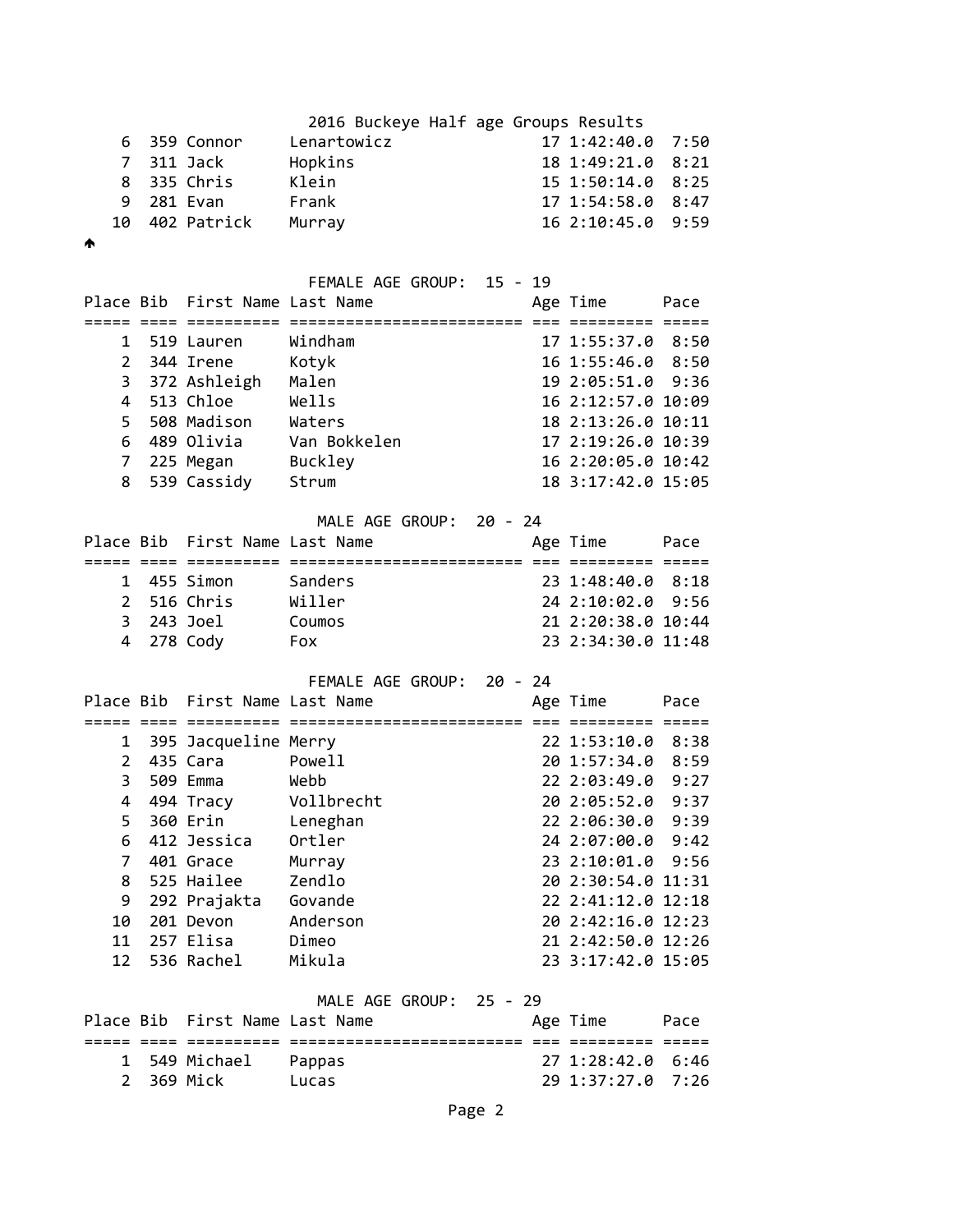|  |                             | 2016 Buckeye Half age Groups Results |                    |      |
|--|-----------------------------|--------------------------------------|--------------------|------|
|  | 3 458 Steven                | Schkurko                             | 27 1:38:07.0 7:30  |      |
|  | 4 378 James                 | Mayer                                | 27 1:44:02.0       | 7:57 |
|  | 5 350 Christophe Kulbago Jr |                                      | 25 1:45:49.0 8:05  |      |
|  | 6 268 Douglas               | Facemyer                             | 29 1:49:24.0 8:21  |      |
|  | 7 286 Joshua                | Gargac                               | 28 1:59:43.0 9:08  |      |
|  | 8 322 David                 | Jenks                                | 28 2:31:17.0 11:33 |      |
|  | 9 517 Jacob                 | Williams                             | 27 2:33:30.0 11:43 |      |
|  |                             |                                      |                    |      |

 $\spadesuit$ 

|                |                                | FEMALE AGE GROUP: | 25 - 29 |                    |      |
|----------------|--------------------------------|-------------------|---------|--------------------|------|
|                | Place Bib First Name Last Name |                   |         | Age Time           | Pace |
|                | ====                           |                   |         |                    |      |
| $\mathbf{1}$   | 331 Heather                    | Kinaitis          |         | 28 1:51:31.0 8:31  |      |
| $\overline{2}$ | 445 Melissa                    | Reichard          |         | 27 1:54:50.0 8:46  |      |
| 3              | 355 Ashley                     | Lannoch           |         | 26 1:56:53.0       | 8:55 |
| 4              | 244 Paige                      | Cowie             |         | 26 2:04:01.0       | 9:28 |
| 5.             | 407 Audra                      | Newland           |         | 27 2:08:06.0 9:47  |      |
| 6              | 264 Allissa                    | Elbert            |         | 28 2:08:52.0 9:50  |      |
| 7              | 535 Michelle                   | Murray            |         | 29 2:09:59.0 9:55  |      |
| 8              | 351 Cynthia                    | Kume              |         | 28 2:16:32.0 10:25 |      |
| 9              | 493 Gina                       | Vento             |         | 26 2:28:29.0 11:20 |      |
| 10             | 254 Ashley                     | Denunzio          |         | 25 2:28:30.0 11:20 |      |
| 11             | 327 Autumn                     | Keplar            |         | 25 2:31:20.0 11:33 |      |
| 12             | 293 Stefani                    | Graber            |         | 25 2:33:01.0 11:41 |      |
| 13             | 366 Mariah                     | Loeblein          |         | 25 2:36:08.0 11:55 |      |
| 14             | 390 Lisa                       | Menning           |         | 29 2:40:40.0 12:16 |      |
| 15             | 343 Jen                        | Kotlarsic         |         | 26 2:42:49.0 12:26 |      |
| 16             | 541 Amanda                     | Guenther          |         | 28 2:42:51.0 12:26 |      |
| 17             | 337 Heather                    | Knapp             |         | 29 2:52:11.0 13:09 |      |
|                |                                |                   |         |                    |      |

MALE AGE GROUP: 30 - 34

|               |         | Place Bib First Name Last Name |                           | Age Time           | Pace |
|---------------|---------|--------------------------------|---------------------------|--------------------|------|
|               |         |                                |                           |                    |      |
| $\mathbf 1$   |         | 475 Michael                    | Spangler                  | 32 1:29:37.0       | 6:51 |
| $\mathcal{P}$ |         | 446 Grifffin                   | Rial                      | 30 1:36:44.0 7:23  |      |
| 3.            |         | 385 Josiah                     | McGuckin                  | 32 1:41:49.0 7:46  |      |
| 4             |         | 436 Jonathan                   | Price                     | 30 1:42:24.0       | 7:49 |
| 5.            |         | 524 Gabriel                    | Younker                   | 31 1:49:59.0 8:24  |      |
| 6.            |         | 241 David                      | Cooke                     | 33 1:55:55.0 8:51  |      |
| 7             |         | 367 Wayne                      | Loeblein Jr.              | 32 2:00:13.0 9:11  |      |
| 8             | 215 Jim |                                | Bewley                    | 34 2:10:03.0 9:56  |      |
| 9             |         | 391 Justin                     | Menning                   | 32 2:20:56.0 10:45 |      |
| 10            |         | 393 Chase                      | Merriman                  | 32 2:21:34.0 10:48 |      |
| 11            |         | 465 Joshua                     | Shavers                   | 34 2:29:38.0 11:25 |      |
|               |         |                                |                           |                    |      |
|               |         |                                | FEMALE AGE GROUP: 30 - 34 |                    |      |
|               |         | Place Bib First Name Last Name |                           | Age Time           | Pace |
|               |         |                                |                           |                    |      |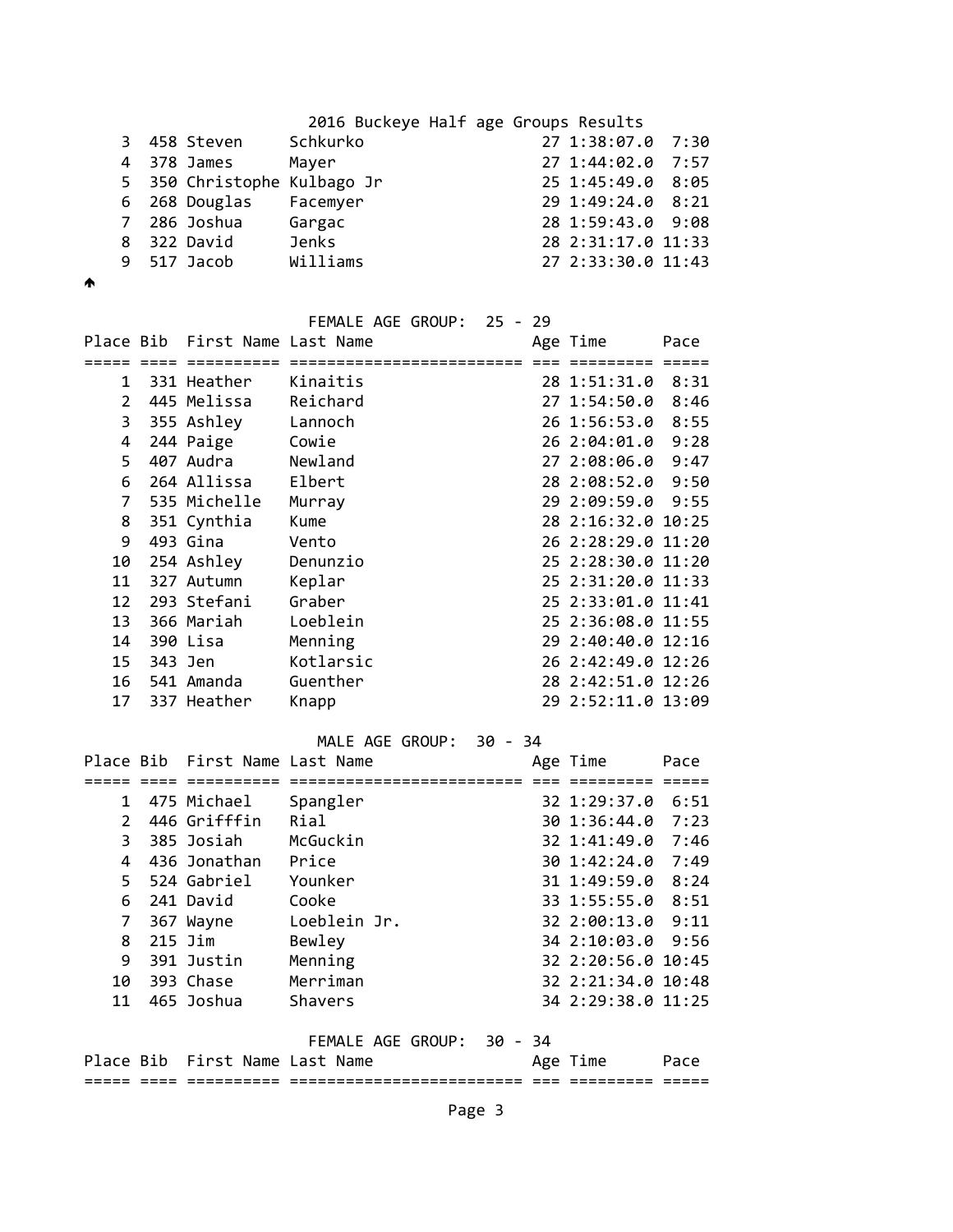| 495 Brittany  | Wackerly | 30 1:47:36.0<br>8:13 |                                      |
|---------------|----------|----------------------|--------------------------------------|
| 501 Stacey    | Ward     | 31 1:48:33.0<br>8:17 |                                      |
| 341 Melissa   | Kollman  | 31 1:53:07.0<br>8:38 |                                      |
| 288 Morgan    | Gelin    | 33 1:56:03.0<br>8:52 |                                      |
| 295 Shelly    | Hagan    | 34 1:57:26.0<br>8:58 |                                      |
| 222 Steph     | Brandy   | 32 2:03:55.0<br>9:28 |                                      |
| 500 Brittany  | Wampler  | 34 2:04:22.0<br>9:30 |                                      |
| 239 Anna      | Ciullo   | 31 2:05:30.0 9:35    |                                      |
| 399 Brooke    | Morgan   | 31 2:09:16.0 9:52    |                                      |
| 386 Anna      | McGuckin | 30 2:10:54.0 10:00   |                                      |
| 468 Andrea    | Sibila   | 30 2:14:54.0 10:18   |                                      |
|               | Newshutz | 32 2:15:59.0 10:23   |                                      |
| 353 Kelly     | Kuzior   | 32 2:17:09.0 10:28   |                                      |
| 530 Jessie    | Decker   | 30 2:21:15.0 10:47   |                                      |
| 518 Erica     | Wilson   | 30 2:22:03.0 10:51   |                                      |
| 342 Erica     | Kotabish | 33 2:29:50.0 11:26   |                                      |
| 265 Rachel    | Elliott  | 32 2:40:20.0 12:14   |                                      |
| 258 Elizabeth | Dodson   | 34 2:53:47.0 13:16   |                                      |
|               |          | 408 Jessica          | 2016 Buckeye Half age Groups Results |

 $\blacktriangle$ 

MALE AGE GROUP: 35 - 39

|              |            | Place Bib First Name Last Name |           | Age Time           | Pace |
|--------------|------------|--------------------------------|-----------|--------------------|------|
|              |            |                                |           |                    |      |
| $\mathbf{1}$ |            | 469 Gerald                     | Sink      | 36 1:36:34.0       | 7:22 |
|              | 2 540 Pat  |                                | Riley     | 35 1:41:52.0 7:47  |      |
| 3            | 416 Ron    |                                | Pacer     | 38 1:55:36.0 8:50  |      |
|              |            | 4 497 Curtis                   | Walker    | 35 1:55:48.0 8:50  |      |
| 5.           |            | 454 Nathan                     | Samples   | 35 2:11:01.0 10:00 |      |
|              | 6 354 John |                                | Landefeld | 38 2:15:11.0 10:19 |      |
| 7            |            | 550 Mark                       | Desalvo   | 35 2:19:45.0 10:40 |      |
| 8            |            | 362 Matthew                    | Lenke     | 39 2:23:03.0 10:55 |      |
| 9            |            | 200 Rouzbeh                    | Amini     | 37 2:28:45.0 11:21 |      |
| 10           |            | 532 Jeremy                     | Jakupca   | 36 2:45:05.0 12:36 |      |

FEMALE AGE GROUP: 35 - 39

|             |            | Place Bib First Name Last Name |             | Age Time           | Pace |
|-------------|------------|--------------------------------|-------------|--------------------|------|
|             |            |                                |             |                    |      |
|             |            | 1 212 D'Ann                    | Bertoni     | 38 1:49:36.0       | 8:22 |
|             |            | 2 473 Gretchen                 | Snyder      | 36 1:50:39.0       | 8:27 |
| 3           |            | 262 Christie                   | Duffala     | 37 1:56:26.0       | 8:53 |
|             |            | 4 248 Cheri                    | Crum        | 39 1:56:26.0       | 8:53 |
|             |            | 5 216 Melanie                  | Bittecuffer | 36 1:58:02.0       | 9:01 |
| 6           |            | 427 Tammy                      | Parsons     | 37 1:59:39.0 9:08  |      |
| $7^{\circ}$ |            | 302 Jenn                       | Harrison    | 38 2:08:42.0 9:50  |      |
|             | 8 340 Lisa |                                | Kolecki     | 39 2:18:33.0 10:35 |      |
| 9           |            | 361 Nikki                      | Lenke       | 35 2:23:03.0 10:55 |      |
| 10          |            | 470 Adrienne                   | Smedley     | 39 2:26:05.0 11:09 |      |
| 11          |            | 236 Danielle                   | Christie    | 39 2:40:21.0 12:14 |      |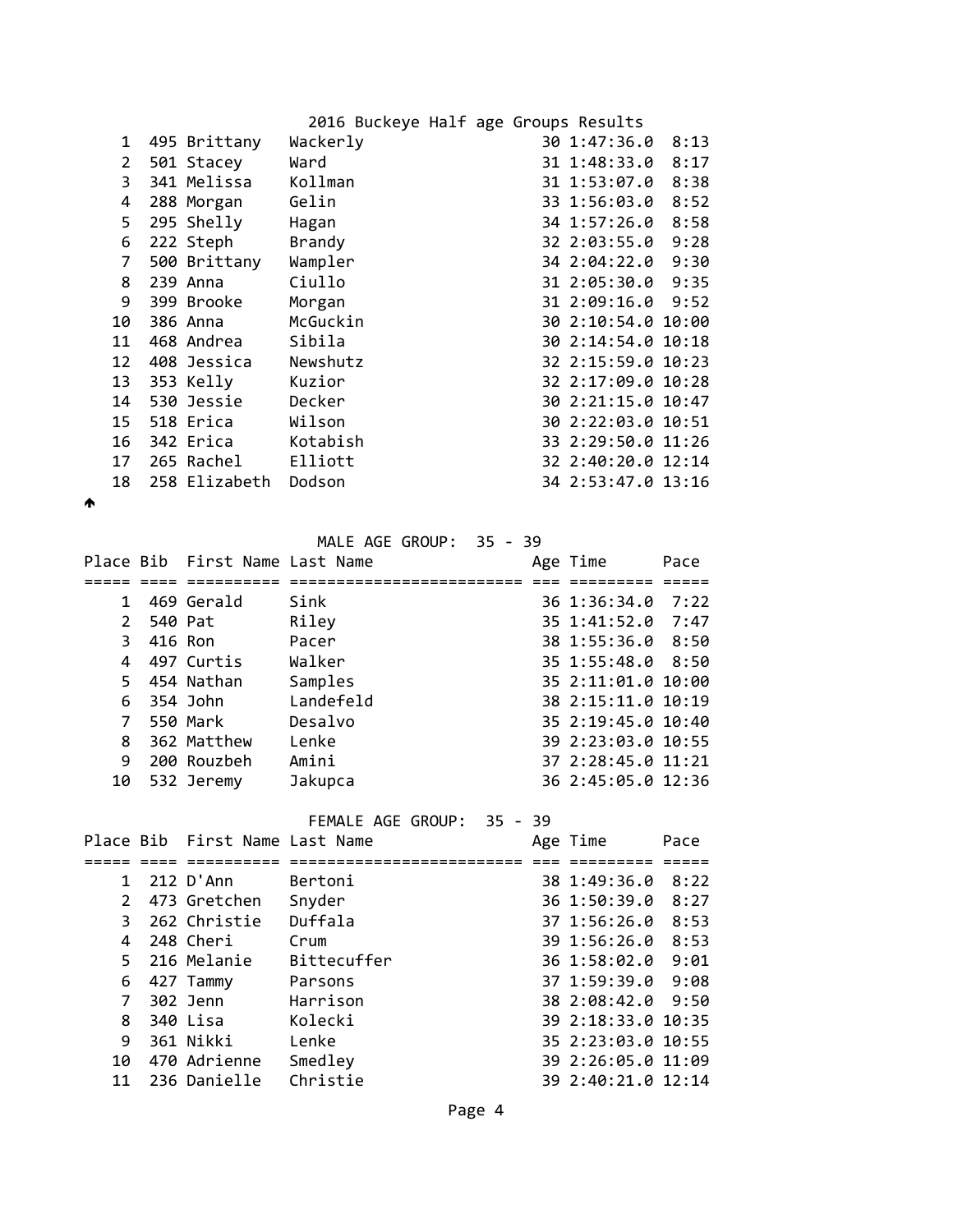| 12 <sup>7</sup> | 217 Sara                       | 2016 Buckeye Half age Groups Results<br>Blessinger |         | 35 3:00:15.0 13:45 |       |
|-----------------|--------------------------------|----------------------------------------------------|---------|--------------------|-------|
|                 |                                | MALE AGE GROUP:                                    | 40 - 44 |                    |       |
|                 | Place Bib First Name Last Name |                                                    |         | Age Time           | Pace  |
|                 | ========                       | ==========================                         |         | =========          | ===== |
| $\mathbf{1}$    | 440 Daniel                     | Puertas                                            |         | 41 1:33:39.0       | 7:09  |
| $\overline{2}$  | 207 Kevin                      | <b>Baugh</b>                                       |         | 44 1:33:49.0       | 7:10  |
| 3               | 251 Jamie                      | Davis                                              |         | 42 1:34:29.0       | 7:13  |
| 4               | 464 Jackson                    | Shatraw                                            |         | 40 1:34:38.0       | 7:14  |
| 5               | 306 Mike                       | Hedrick                                            |         | 40 1:37:36.0       | 7:27  |
| 6               | 499 Scott                      | Walton                                             |         | 41 1:43:34.0       | 7:54  |
| $\overline{7}$  | 235 Jae-Won                    | Choi                                               |         | 40 1:45:57.0       | 8:05  |
| 8               | 451 Christophe Rowe            |                                                    |         | 44 1:45:58.0       | 8:05  |
| 9               | 310 Matthias                   | Hoeltke                                            |         | 41 1:49:25.0       | 8:21  |
| 10              | 480 Troy                       | Stangelo                                           |         | 43 1:54:06.0       | 8:43  |
| 11              | 230 Brian                      | Cannon                                             |         | 40 1:54:14.0       | 8:43  |
| 12              | 271 Kevin                      | Fetsko                                             |         | 41 1:54:58.0       | 8:47  |
| 13              | 357 Jeffrey                    | Lauper                                             |         | 43 1:57:15.0       | 8:57  |
| 14              | 308 Steven                     | Hodge                                              |         | 43 1:57:38.0       | 8:59  |
| 15              | 544 Derek                      | Miller                                             |         | 43 1:58:10.0       | 9:01  |
| 16              | 314 Mark                       | Huelsman                                           |         | 44 2:03:40.0       | 9:26  |
| 17              | 488 Brian                      | Urban                                              |         | 43 2:03:41.0 9:27  |       |
| 18              | 498 Tim                        | Walsh                                              |         | 44 2:04:03.0       | 9:28  |
| 19              | 456 Eric                       | Schaeffer                                          |         | 42 2:18:12.0 10:33 |       |
| 20              | 392 Jaysen                     | Mercer                                             |         | 41 2:37:19.0 12:00 |       |
| 21              | 373 Sriram                     | Mangudi                                            |         | 41 2:54:06.0 13:17 |       |

 $\blacktriangle$ 

FEMALE AGE GROUP: 40 - 44

|                | Place Bib First Name Last Name |               | Age Time           | Pace |
|----------------|--------------------------------|---------------|--------------------|------|
|                |                                |               |                    |      |
| 1              | 228 Monica                     | Calhoun       | 44 1:44:32.0 7:59  |      |
| $\overline{2}$ | 276 Kyra                       | Forrest       | 43 1:45:59.0       | 8:06 |
| 3              | 319 Carrie                     | Jacobs        | 41 1:50:45.0       | 8:27 |
| 4              | 203 Tisha                      | Angelo        | 41 1:50:55.0       | 8:28 |
| 5.             | 303 Wanda                      | Hart          | 44 1:58:20.0       | 9:02 |
| 6              | 275 Sharleen                   | Flaherty      | 42 1:58:28.0       | 9:03 |
| 7              | 462 Carrie                     | Serafimov     | 40 1:59:29.0       | 9:07 |
| 8              | 247 Parthenia                  | Croskey       | 43 2:00:21.0       | 9:11 |
| 9              | 300 Danielle                   | Hanshaw       | 40 2:02:00.0       | 9:19 |
| 10             | 396 Rebecca                    | Miller        | 40 2:02:01.0       | 9:19 |
| 11             | 526 Kimberley                  | Zepp          | 41 2:05:32.0 9:35  |      |
| 12             | 250 Kristen                    | Dahlhofer     | 43 2:05:50.0 9:36  |      |
| 13             | 491 Jen                        | Veigel        | 40 2:15:36.0 10:21 |      |
| 14             | 223 Jodie                      | <b>Brewer</b> | 42 2:27:46.0 11:17 |      |
| 15             | 405 Susan                      | Murtaugh      | 42 2:29:17.0 11:24 |      |
| 16             | 284 Nicole                     | Gallagher     | 40 2:29:53.0 11:26 |      |
| 17             | 205 Cassie                     | Baldwin       | 41 2:40:21.0 12:14 |      |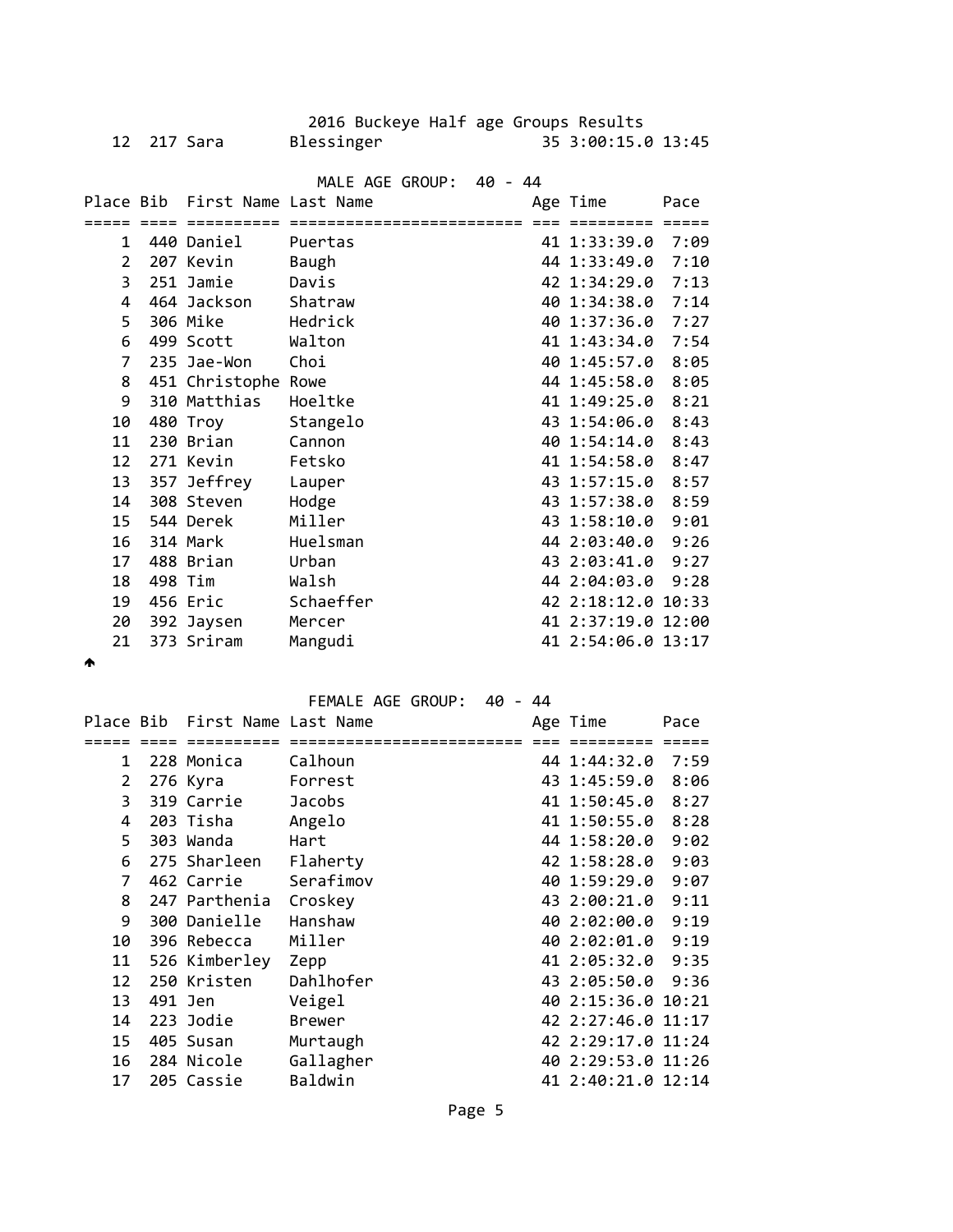| 2016 Buckeye Half age Groups Results |  |                                |                                                                    |  |                    |      |  |
|--------------------------------------|--|--------------------------------|--------------------------------------------------------------------|--|--------------------|------|--|
| 18                                   |  | 245 Laura                      | Cowles                                                             |  | 43 2:42:41.0 12:25 |      |  |
| 19                                   |  | 267 Gabrielle                  | Evans                                                              |  | 40 2:52:56.0 13:12 |      |  |
| 20                                   |  | 305 Amanda                     | Havener                                                            |  | 41 2:53:48.0 13:16 |      |  |
| 21                                   |  | 538 Susie                      | Strum                                                              |  | 42 3:16:54.0 15:02 |      |  |
|                                      |  |                                |                                                                    |  |                    |      |  |
|                                      |  |                                | MALE AGE GROUP: 45 - 49                                            |  |                    |      |  |
|                                      |  | Place Bib First Name Last Name |                                                                    |  | Age Time           | Pace |  |
|                                      |  |                                | <u>soos oos oostalise oostiliseliniseliniselin oo oostilis oos</u> |  |                    |      |  |
|                                      |  | 1 224 Allan                    | Brown                                                              |  | 49 1:29:14.0 6:49  |      |  |
| $\overline{2}$                       |  | 432 Fabio                      | Polanco                                                            |  | 45 1:34:40.0 7:14  |      |  |
|                                      |  | 219 Michael Bonick             |                                                                    |  |                    |      |  |
| 3                                    |  |                                |                                                                    |  | 45 1:41:39.0       | 7:46 |  |
| 4                                    |  | 229 Ben                        | Calhoun                                                            |  | 46 1:49:26.0       | 8:21 |  |
| 5                                    |  | 279 Cary                       | Frame                                                              |  | 46 1:50:28.0       | 8:26 |  |
| 6                                    |  | 502 Patrick                    | Warczak                                                            |  | 49 1:51:27.0       | 8:31 |  |
| $\overline{7}$                       |  | 447 Tim                        | Riggle                                                             |  | 49 1:53:51.0       | 8:42 |  |
| 8                                    |  | 428 Bill                       | Patterson                                                          |  | 47 1:54:11.0 8:43  |      |  |
| 9                                    |  | 382 Mike                       | McDonald                                                           |  | 46 1:54:46.0 8:46  |      |  |
| 10                                   |  | 263 Don                        | Dye                                                                |  | 47 1:54:51.0 8:46  |      |  |
| 11                                   |  | 312 Scott                      | Houck                                                              |  | 48 2:02:22.0 9:21  |      |  |
| 12                                   |  | 277 Tom                        | Forrest                                                            |  | 48 2:06:19.0       | 9:39 |  |
| 13                                   |  | 523 John                       | Young                                                              |  | 46 2:16:18.0 10:24 |      |  |
| 14                                   |  | 261 Clayton                    | Doty                                                               |  | 48 2:18:02.0 10:32 |      |  |
| 15                                   |  | 472 Steve                      | Snyder                                                             |  | 45 2:18:24.0 10:34 |      |  |
| 16                                   |  | 487 Adrian                     | Torrence                                                           |  | 46 2:18:27.0 10:34 |      |  |
|                                      |  | 548 Pat                        |                                                                    |  |                    |      |  |
| 17                                   |  |                                | Patterson                                                          |  | 47 2:20:57.0 10:46 |      |  |
| 18                                   |  | 234 Jeffery                    | Chen                                                               |  | 46 2:52:48.0 13:11 |      |  |
| ́Ѧ                                   |  |                                |                                                                    |  |                    |      |  |
|                                      |  |                                |                                                                    |  |                    |      |  |
|                                      |  |                                | FEMALE AGE GROUP: 45 - 49                                          |  |                    |      |  |
|                                      |  | Place Bib First Name Last Name |                                                                    |  | Age Time           | Pace |  |
|                                      |  |                                |                                                                    |  |                    |      |  |
| 1                                    |  | 328 Heather Kilbride           |                                                                    |  | 47 1:48:12.0 8:16  |      |  |
| $\overline{2}$                       |  | 439 Maria                      | Prinzo                                                             |  | 45 1:48:42.0 8:18  |      |  |
| 3                                    |  | 484 Marilyn                    | Threat                                                             |  | 48 1:55:16.0       | 8:48 |  |
| 4                                    |  | 296 Darla                      | Handler                                                            |  | 46 1:57:33.0       | 8:58 |  |
| 5                                    |  | 381 Amy                        | McCracken                                                          |  | 45 2:05:52.0       | 9:37 |  |
| 6                                    |  | 255 Danielle                   | Desrosiers                                                         |  | 49 2:09:02.0       | 9:51 |  |
| 7                                    |  | 323 Melissa                    | Johnson                                                            |  | 48 2:25:03.0 11:04 |      |  |
| 8                                    |  | 202 Kristin                    | Anderson                                                           |  | 49 2:28:58.0 11:22 |      |  |
| 9                                    |  | 397 Aimee                      | Millward                                                           |  | 49 2:29:52.0 11:26 |      |  |
|                                      |  |                                |                                                                    |  |                    |      |  |
| 10                                   |  | 309 Molly                      | Hoehn                                                              |  | 45 2:32:42.0 11:39 |      |  |
| 11                                   |  | 249 Renee                      | Cullison                                                           |  | 46 2:37:53.0 12:03 |      |  |
| 12                                   |  | 297 Mary Ann                   | Hanicak                                                            |  | 45 2:45:06.0 12:36 |      |  |
| 13                                   |  | 443 Lisa                       | Ramsey                                                             |  | 47 2:46:17.0 12:42 |      |  |
| 14                                   |  | 317 Tammy                      | Iams                                                               |  | 45 2:48:48.0 12:53 |      |  |
| 15                                   |  | 537 Missy                      | Thompson                                                           |  | 49 3:16:53.0 15:02 |      |  |
| 16                                   |  | 240 Maryann                    | Colborn                                                            |  | 46 3:28:12.0 15:53 |      |  |

17 324 Christine Jones 45 3:28:12.0 15:53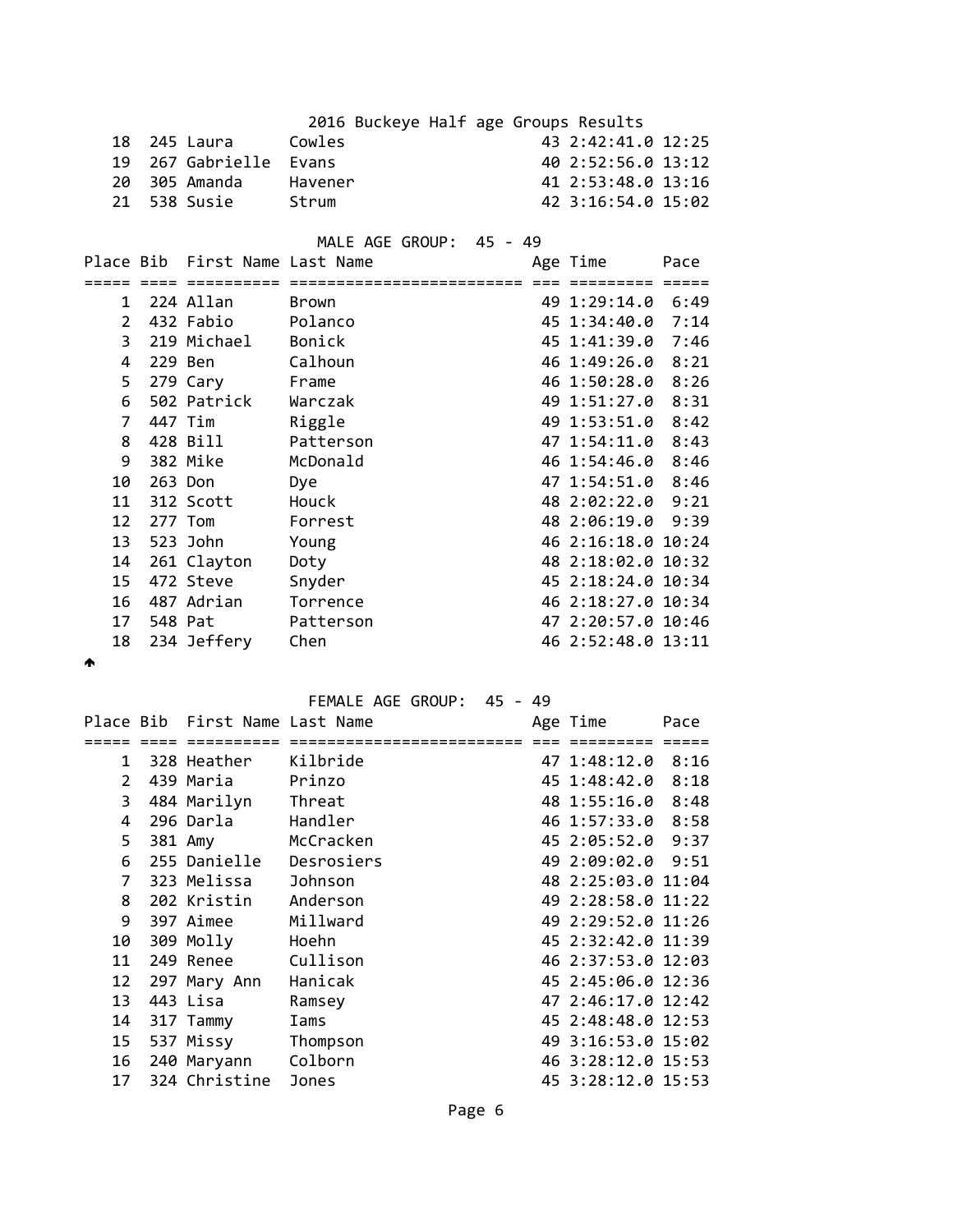## 2016 Buckeye Half age Groups Results

|           |         |                      | MALE AGE GROUP: 50 - 54 |  |                    |      |
|-----------|---------|----------------------|-------------------------|--|--------------------|------|
| Place Bib |         | First Name Last Name |                         |  | Age Time           | Pace |
|           |         |                      |                         |  |                    |      |
| 1         |         | 467 Bryan            | Short                   |  | 53 1:31:26.0 6:59  |      |
| 2         | 543 Ed  |                      | Sutter                  |  | 53 1:34:46.0       | 7:14 |
| 3         |         | 547 John             | Erme                    |  | 52 1:38:36.0       | 7:32 |
| 4         |         | 546 Paul             | Applebaum               |  | 53 1:41:36.0       | 7:45 |
| 5         |         | 280 John             | Francis                 |  | 54 1:43:01.0 7:52  |      |
| 6         |         | 375 Eric             | Martin                  |  | 51 1:43:46.0       | 7:55 |
| 7         |         | 345 Larry            | Kracker                 |  | 51 1:46:14.0       | 8:07 |
| 8         |         | 320 Terry            | <b>Jacobs</b>           |  | 51 1:46:40.0       | 8:09 |
| 9         |         | 352 John             | Kushner                 |  | 50 1:53:23.0       | 8:39 |
| 10        |         | 410 Yasuyuki         | Ogikubo                 |  | 52 1:53:55.0       | 8:42 |
| 11        |         | 371 Steven           | MacKim                  |  | 52 1:55:06.0       | 8:47 |
| 12        |         | 503 Chip             | Warner                  |  | 51 1:56:27.0 8:53  |      |
| 13        |         | 481 Greg             | Strach                  |  | 52 1:56:37.0       | 8:54 |
| 14        |         | 434 John             | Powell                  |  | 54 1:57:36.0       | 8:59 |
| 15        |         | 368 Richard          | Londraville             |  | 52 1:57:51.0       | 9:00 |
| 16        |         | 510 Gary             | Webb                    |  | 53 2:03:54.0 9:28  |      |
| 17        |         | 431 John             | Picard                  |  | 53 2:08:46.0       | 9:50 |
| 18        |         | 330 Mike             | <b>Kimmel</b>           |  | 50 2:09:42.0       | 9:54 |
| 19        |         | 507 Craig            | Waters                  |  | 54 2:13:39.0 10:12 |      |
| 20        |         | 528 Scott            | Richardson              |  | 50 2:14:05.0 10:14 |      |
| 21        |         | 429 Andrew           | Peko                    |  | 50 2:14:56.0 10:18 |      |
| 22        |         | 321 Mark             | Jenkins                 |  | 51 2:15:52.0 10:22 |      |
| 23        |         | 208 David            | Bedillion               |  | 50 2:20:36.0 10:44 |      |
| 24        | 512 Joe |                      | Wegloski                |  | 50 2:21:09.0 10:46 |      |
| 25        |         | 542 Paul             | Yoe                     |  | 53 2:28:57.0 11:22 |      |
| 26        |         | 417 Jeff             | Pacer                   |  | 54 2:29:59.0 11:27 |      |

## $\blacktriangle$

FEMALE AGE GROUP: 50 - 54

|                | Place Bib First Name Last Name |            | Age Time           | Pace |
|----------------|--------------------------------|------------|--------------------|------|
|                |                                |            |                    |      |
| 1              | 478 Julie                      | Sroka      | 52 1:47:29.0       | 8:12 |
| $\mathcal{P}$  | 389 Deb                        | McMasters  | 53 1:51:29.0       | 8:31 |
| 3              | 496 Natalie                    | Wakulchik  | 51 1:55:54.0       | 8:51 |
| 4              | 413 Gina                       | 0'Shea     | 50 1:59:15.0 9:06  |      |
| 5.             | 334 Margaret                   | Kinsinger  | 51 2:05:24.0 9:34  |      |
| 6              | 457 Diane                      | Schentur   | 50 2:11:05.0 10:00 |      |
| $\overline{7}$ | 232 Allison                    | Carson     | 53 2:15:18.0 10:20 |      |
| 8              | 545 Geri                       | Burnham    | 50 2:19:30.0 10:39 |      |
| 9              | 376 Leslie                     | Matheny    | 53 2:19:44.0 10:40 |      |
| 10             | 459 Leanne                     | Schumacher | 52 2:29:18.0 11:24 |      |
| 11             | 210 Celeste                    | Benson     | 53 2:36:11.0 11:55 |      |
| 12             | 471 Jewel                      | Smith      | 51 2:56:53.0 13:30 |      |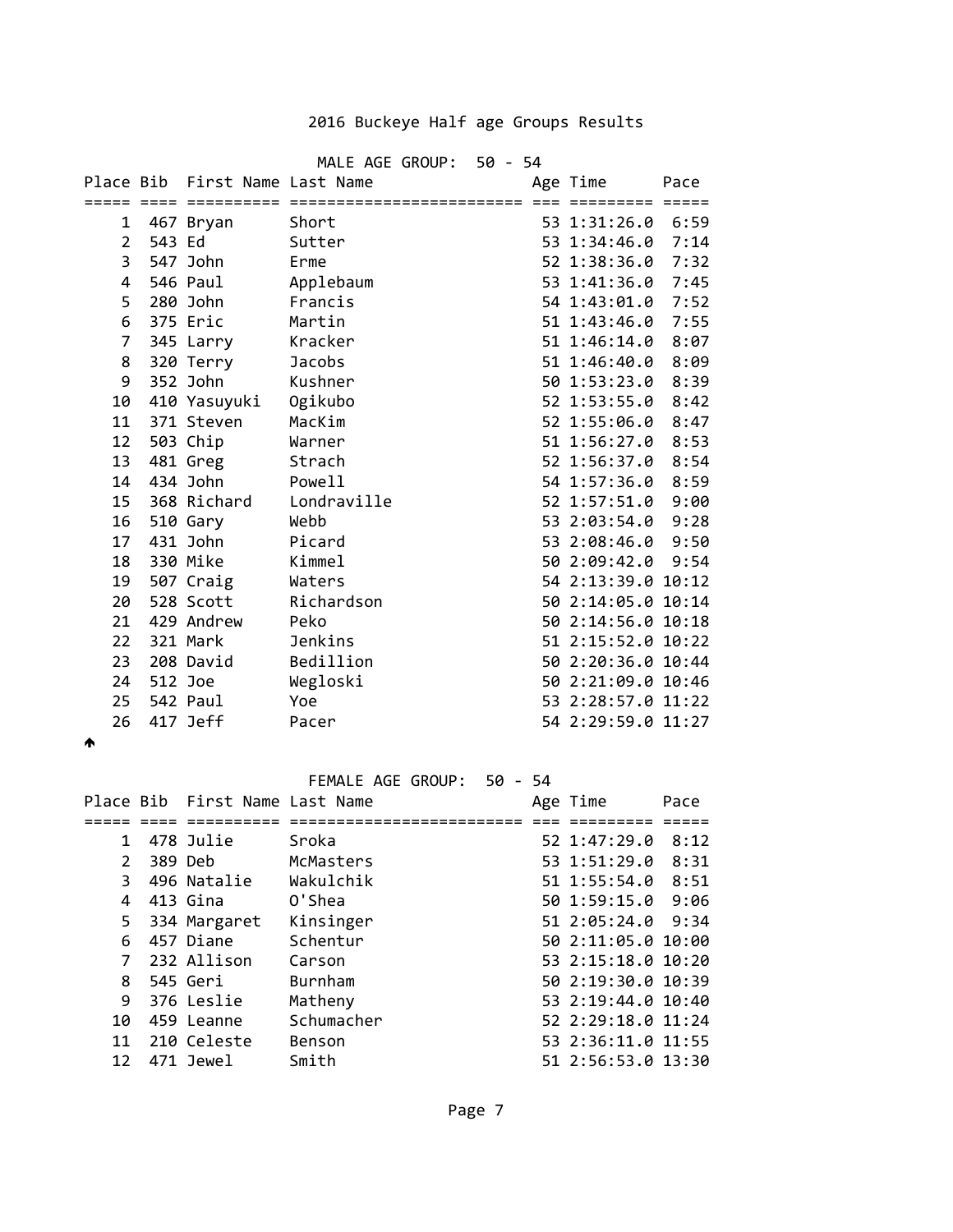| 2016 Buckeye Half age Groups Results<br>MALE AGE GROUP: 55 - 59 |        |                                |                           |  |                    |      |  |  |
|-----------------------------------------------------------------|--------|--------------------------------|---------------------------|--|--------------------|------|--|--|
|                                                                 |        | Place Bib First Name Last Name |                           |  | Age Time           | Pace |  |  |
|                                                                 |        | 1 379 Robert                   | McCarty                   |  | 55 1:34:45.0 7:14  |      |  |  |
|                                                                 |        | 2 411 Michael                  | O'Neill                   |  | 55 1:37:58.0 7:29  |      |  |  |
| $\mathbf{3}$                                                    |        | 347 Cass                       | Kuhl                      |  | 57 1:41:03.0       | 7:43 |  |  |
| 4                                                               | 332 Al |                                | King                      |  | 56 1:42:19.0 7:49  |      |  |  |
| 5                                                               |        | 441 Kenneth                    | Rabatin                   |  | 55 1:43:23.0 7:54  |      |  |  |
| 6                                                               |        | 394 William                    | Merriman                  |  | 59 1:45:35.0 8:04  |      |  |  |
| $\overline{7}$                                                  |        | 274 Bill                       | Flaherty                  |  | 57 1:51:41.0 8:32  |      |  |  |
| 8                                                               |        | 346 Jeff                       | Krieger                   |  | 59 1:53:11.0       | 8:38 |  |  |
| 9                                                               |        | 466 Tom                        | Shimrock                  |  | 59 1:55:05.0       | 8:47 |  |  |
| 10                                                              |        | 380 Bob                        | McClafferty               |  | 55 1:57:43.0       | 8:59 |  |  |
| 11                                                              |        | 336 Douglas                    | Klein                     |  | 55 1:57:57.0       | 9:00 |  |  |
| 12                                                              |        | 438 Michael                    | Primrose                  |  | 56 2:06:38.0       | 9:40 |  |  |
| 13                                                              |        | 220 Scott                      | Booth                     |  | 55 2:12:19.0 10:06 |      |  |  |
| 14                                                              |        | 476 Terry                      | Spisak                    |  | 55 2:15:35.0 10:21 |      |  |  |
| 15 <sub>1</sub>                                                 |        | 400 Randy                      | Muir                      |  | 55 2:18:57.0 10:36 |      |  |  |
| 16                                                              |        | 482 Jeffrey                    | Swords                    |  | 57 2:26:18.0 11:10 |      |  |  |
| 17 <sup>2</sup>                                                 |        | 521 Bill                       | Worthing                  |  | 59 2:49:36.0 12:57 |      |  |  |
|                                                                 |        |                                |                           |  |                    |      |  |  |
|                                                                 |        |                                | FEMALE AGE GROUP: 55 - 59 |  |                    |      |  |  |
|                                                                 |        | Place Bib First Name Last Name |                           |  | Age Time           | Pace |  |  |
|                                                                 |        |                                |                           |  |                    |      |  |  |
| 1                                                               |        | 377 Marcella                   | Mattox                    |  | 58 1:56:33.0 8:54  |      |  |  |
| $\overline{2}$                                                  |        | 483 Linda                      | Teodosio                  |  | 59 2:04:50.0 9:32  |      |  |  |
| 3                                                               |        | 437 Mary                       | Primrose                  |  | 56 2:05:36.0       | 9:35 |  |  |
| 4                                                               |        | 529 Donatella Salvadori        |                           |  | 56 2:05:45.0 9:36  |      |  |  |
| 5                                                               |        | 237 Lynn                       | Ciccantelli               |  | 56 2:11:10.0 10:01 |      |  |  |
| 6                                                               |        | 209 Edie                       | Benner                    |  | 55 2:11:41.0 10:03 |      |  |  |
| 7                                                               |        | 490 Kathi                      | Van Horn                  |  | 56 2:17:08.0 10:28 |      |  |  |
| 8                                                               |        | 387 Monique                    | McGuckin                  |  | 58 2:21:06.0 10:46 |      |  |  |
| 9                                                               |        | 269 Mickey                     | Fair                      |  | 59 2:37:54.0 12:03 |      |  |  |
| MALE AGE GROUP:<br>$60 - 64$                                    |        |                                |                           |  |                    |      |  |  |
| Place Bib                                                       |        | First Name Last Name           |                           |  | Age Time           | Pace |  |  |
|                                                                 |        |                                | ==================        |  | :====== =====      |      |  |  |
| 1                                                               |        | 221 William                    | <b>Braden</b>             |  | 64 1:46:07.0       | 8:06 |  |  |
| $\overline{2}$                                                  |        | 253 Ron                        | Demyan                    |  | 61 1:47:25.0       | 8:12 |  |  |
| 3                                                               |        | 515 Rob                        | Wilkins                   |  | 60 1:48:35.0       | 8:17 |  |  |
| 4                                                               |        | 477 James                      | Sprankle                  |  | 63 1:50:49.0       | 8:28 |  |  |
| 5                                                               |        | 534 Rich                       | Einsporn                  |  | 63 1:54:01.0       | 8:42 |  |  |
| 6                                                               |        | 453 Joseph                     | Salwan                    |  | 62 1:54:49.0       | 8:46 |  |  |
| 7                                                               |        | 326 Robert                     | Kazar                     |  | 61 1:56:07.0       | 8:52 |  |  |
| 8                                                               | 238 Al |                                | Ciraldo                   |  | 62 2:04:01.0       | 9:28 |  |  |
| 9                                                               |        | 316 Gregory                    | Iams                      |  | 61 2:49:35.0 12:57 |      |  |  |

 $\blacktriangle$